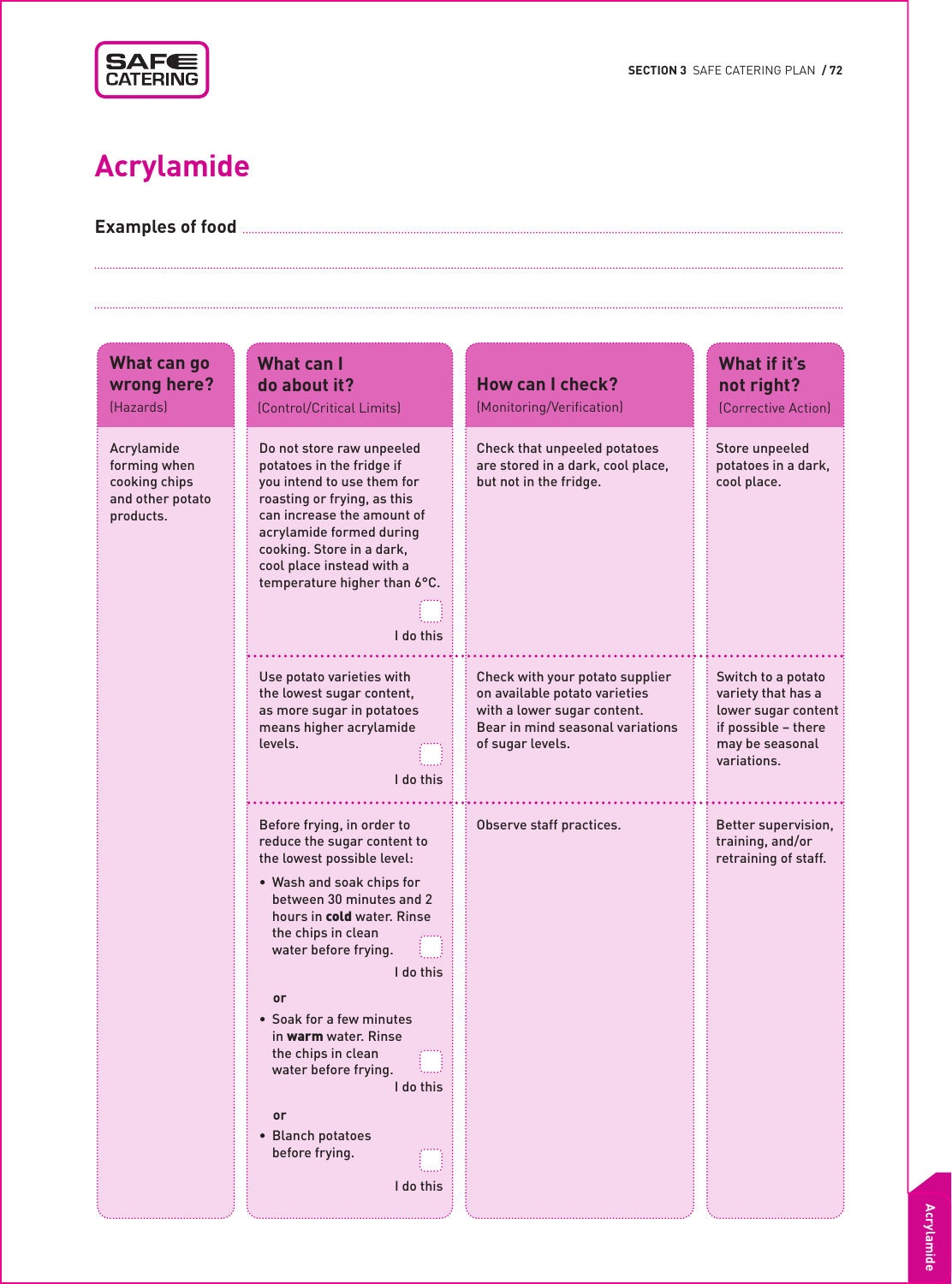

| What can go                                                                                 | <b>What can I</b>                                                                                                                                                                                                     |                                                                                                                                               | What if it's                                                                             |
|---------------------------------------------------------------------------------------------|-----------------------------------------------------------------------------------------------------------------------------------------------------------------------------------------------------------------------|-----------------------------------------------------------------------------------------------------------------------------------------------|------------------------------------------------------------------------------------------|
| wrong here?                                                                                 | do about it?                                                                                                                                                                                                          | <b>How can I check?</b>                                                                                                                       | not right?                                                                               |
| (Hazards)                                                                                   | (Control/Critical Limits)                                                                                                                                                                                             | (Monitoring/Verification)                                                                                                                     | (Corrective Action)                                                                      |
| Acrylamide<br>forming when<br>cooking chips<br>and other potato<br>products.<br>(continued) | Ensure that potato products<br>are cut to similar sizes<br>so that they will cook<br>uniformly.<br>I do this                                                                                                          | Observe staff practices.                                                                                                                      | Better supervision,<br>training, and/or<br>retraining of staff.                          |
|                                                                                             | When frying chips or potato<br>products:<br>• Use oils that allow shorter<br>frying times and/or lower<br>temperatures.<br>I do this<br>• Keep frying temperatures<br>below 175°C or as close to<br>this as possible. | Check with your oil supplier<br>on available oils with shorter<br>frying times and/or lower<br>temperatures.<br>Check the fryer temperatures. | Switch to an<br>oil that allows<br>shorter frying<br>times and/or lower<br>temperatures. |
|                                                                                             | I do this<br>• Keep the frying oil clean by<br>skimming to remove crumbs<br>and debris, and change<br>regularly.<br>I do this                                                                                         | Visually check the quality<br>of the oil.                                                                                                     | Better supervision,<br>training, and/or<br>retraining of staff.                          |
|                                                                                             | • Fill fryer basket to<br>the halfway mark -<br>do not overfill.<br>I do this                                                                                                                                         | Observe staff practices.                                                                                                                      |                                                                                          |
|                                                                                             | Visibly display the colour<br>chart on pg 77 so that staff<br>preparing chips can check<br>that they are a light<br>golden colour and not<br>overcooked.<br>I do this                                                 | Check that the colour chart is<br>in the kitchen and used by staff<br>to check that the food is a light<br>golden colour.                     | Make the colour<br>chart available in<br>the kitchen.                                    |
|                                                                                             | When cooking potatoes in the<br>oven, turn halfway through<br>the cooking time.<br>I do this                                                                                                                          | Observe staff practices.                                                                                                                      | Better supervision,<br>training, and/or<br>retraining of staff.                          |
|                                                                                             | For frozen potato products,<br>follow the manufacturer's<br>cooking instructions.<br>I do this                                                                                                                        | Observe staff practices.                                                                                                                      | Better supervision,<br>training, and/or<br>retraining of staff.                          |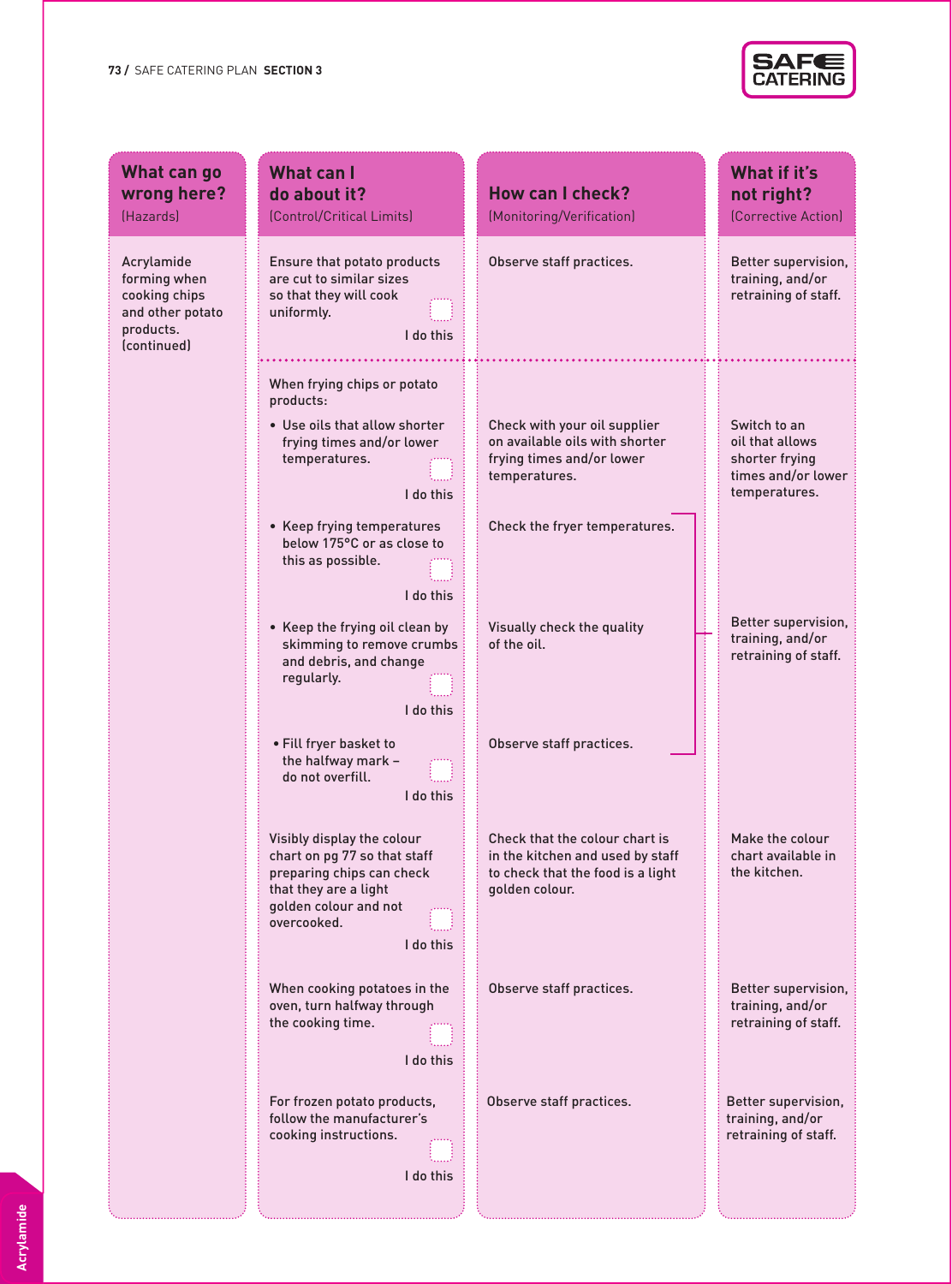

| What can go                                                                      | <b>What can I</b>                                                                                                                                                                                |                                                                                                       | What if it's                                                                     |
|----------------------------------------------------------------------------------|--------------------------------------------------------------------------------------------------------------------------------------------------------------------------------------------------|-------------------------------------------------------------------------------------------------------|----------------------------------------------------------------------------------|
| wrong here?                                                                      | do about it?                                                                                                                                                                                     | <b>How can I check?</b>                                                                               | not right?                                                                       |
| (Hazards)                                                                        | (Control/Critical Limits)                                                                                                                                                                        | (Monitoring/Verification)                                                                             | (Corrective Action)                                                              |
| Acrylamide<br>forming when<br>cooking bread and<br>bakery products.              | In order to reduce acrylamide<br>forming where possible:<br>• Extend yeast<br>fermentation time.<br>I do this<br>• Reduce the moisture<br>content of the dough.<br>I do this<br>• Lower the oven | Check that staff are following the<br>recipe and cooking instructions.<br>Check the oven temperature. | <b>Change recipes</b><br>and cooking<br>method where<br>possible.<br>Reduce oven |
|                                                                                  | temperatures and<br>extend cooking<br>times.<br>I do this                                                                                                                                        |                                                                                                       | temperature<br>and extend<br>cooking times<br>where possible.                    |
|                                                                                  | Bake to a light colour<br>and avoid dark crusts.<br>I do this                                                                                                                                    | Visually inspect the food.                                                                            |                                                                                  |
|                                                                                  | Follow manufacturers'<br>cooking instructions<br>carefully when finishing<br>parbaked products.<br>I do this                                                                                     | Observe staff practices.                                                                              | Better supervision,<br>training, and/or<br>retraining of staff.                  |
| Acrylamide<br>forming when<br>making toast and<br>toasted/grilled<br>sandwiches. | For toasters, mark and use<br>the setting on the dial that<br>produces toast with a light<br>golden colour.<br>I do this                                                                         | Check the toaster settings<br>and visually inspect the food.                                          | Adjust toaster<br>settings.                                                      |
|                                                                                  | <b>Ensure that sandwiches</b><br>are toasted to a light<br>golden colour.<br>I do this                                                                                                           |                                                                                                       |                                                                                  |
|                                                                                  | When using pre-packed<br>par-baked bread, ensure<br>that the baking instructions<br>are followed.<br>I do this                                                                                   | Observe staff practices.                                                                              | Better supervision,<br>training, and/or<br>retraining of staff.                  |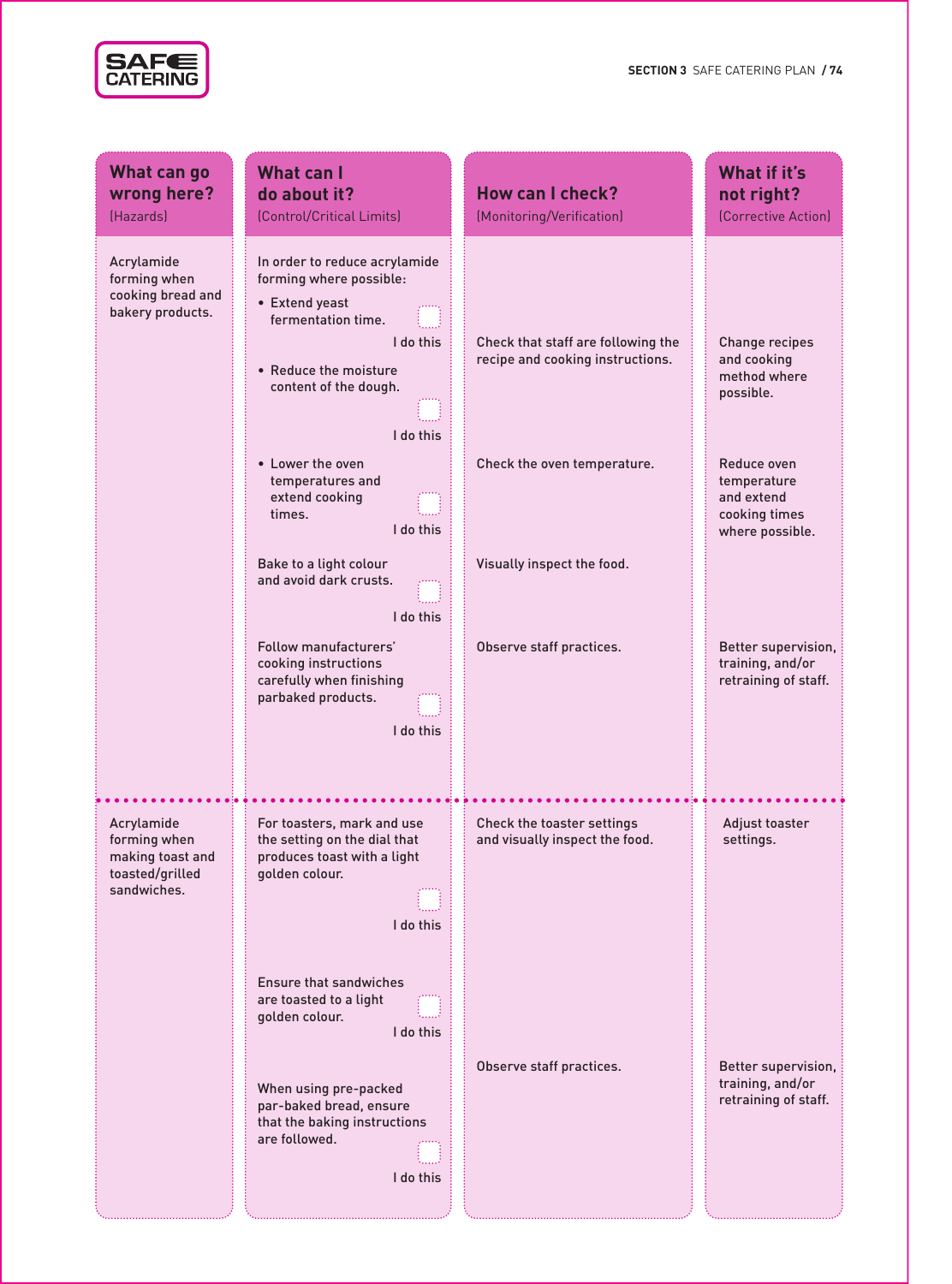

# **Advice on Acrylamide**

# **What is acrylamide?**

Acrylamide is a chemical that naturally forms in baked or fried starchy foods, e.g. chips and bread. The browner the food is after cooking, the higher the level of acrylamide present. Acrylamide begins to form at temperatures above 120 °C and rapidly increases at temperatures above 180 °C, so controlling the temperature that you cook these foods at is very important.

#### **Why is acrylamide a concern?**

Acrylamide may increase the risk of developing cancer. Consumers are frequently exposed to acrylamide because it is present in a wide range of everyday foods. It is virtually impossible to eliminate it completely from these foods, so efforts need to be made to reduce the levels of acrylamide to the lowest possible level.

There is legislation<sup>1</sup> in place setting out what you need to do to reduce the levels of acrylamide in your food.

### **What foods do you need to think about?**

- Potato products, e.g. chips, roast potatoes, wedges, crisps, snacks, and crackers
- Bread and bakery products, e.g. bread, toast, crumpets, cookies, biscuits, scones, pastries, and gingerbread.

#### **What do you need in order to reduce acrylamide levels?**

- Cook food to a light golden colour and not to a dark brown colour, e.g. toast, chips, roast potatoes.
- Avoid overcooking, excessive crisping or burning.
- Do not accept over-baked or burnt products from suppliers.
- •Consider using alternative methods of cooking where possible, e.g. steam or boil potatoes instead of frying or roasting them.
- Follow cooking instructions given on the product label, and pre-heat fryers and ovens before cooking.
- Work with your suppliers to ensure that they have acrylamide controls in place.

#### **What are your responsibilities?**

You must put controls in place to ensure that the acrylamide levels in starchy foods you cook and serve are as low as possible. The information in this section is for independent caterers who are not part of a franchise or larger commercial group, as there are extra requirements for these types of caterers – see www.fsai.ie for more information.